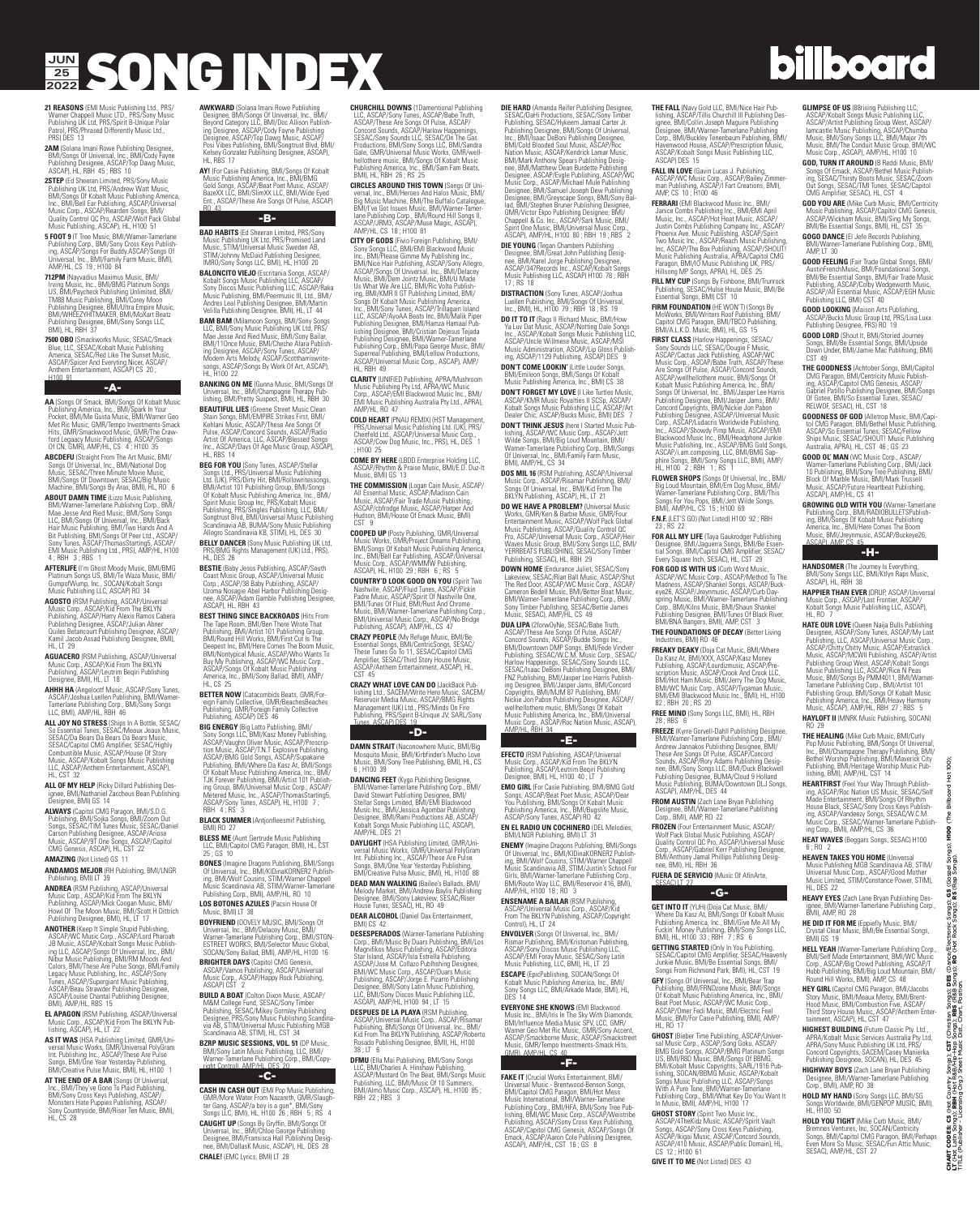### **SONG INDEX 25 2022**

**HONEY IN THE ROCK** (Control, ASCAP/Bethel Music Publishing, ASCAP/Meverick City Publishing<br>ing Worldwide, ASCAP/Heritage Worship Publishing<br>ishing, ASCAP/Berndon Lake Music, ASCAP/<br>Integrity's Praise! Music, PM/A Wong Mad

**HOTEL LOBBY** (UNC AND PHEW) (Huncho YRN Music, ASCAP/1479 QC Music, ASCAP/Quality<br>Control OC Pro, ASCAP/Universal Music Corp.<br>ASCAP/Silent Assassin YRN, ASCAP/MKN QC<br>Music, ASCAP/Reservoir Media Music, ASCAP/MKN<br>WC Music Corp., ASCAP/Keanu Beats Publish-<br>ing, BM

**HOW** (Ella Mai Publishing, BMI/Sony Songs LLC,<br>
BMI/Noderick Moore, Jr Publishing Designee,<br>
EMI/Noderick Moore, Jr Publishing, LLC, ASCAP/Pazzor & Tie Music Publishing, LLC, ASCAP/Concord Sounds, ASCAP/<br>
Mustard On The B

**HOW FAR** (Tasha Layton Music, BMI/Songs Of BEC, BMI/Keith Everette Smith Music, ASCAP/<br>Combustion Five, ASCAP/Third Story House<br>Music, ASCAP/Anthem Entertainment, ASCAP/<br>Music, ASCAP/Anthem Entertainment, ASCAP/<br>Pruis Not

**HURRICANE** (Please Girme My Publishing<br> **HURRICANE** (Please Girme My Publishing<br>
Inc., BM/, KMR Music Royalties II SCSp, ASCAP/Kobalt<br>
Songs Music Publishing LLC, ASCAP/Four<br>
Entertrainment Music, ASCAP/Quality Conto 10 C

**HYMN OF HEAVEN** (Phil Wickham Music, BMI/ Simply Global Songs, BMI/Be Essential Songs, BMI/Bethel Music Publishing, ASCAP/SHOUT! MP Brio, BMI/Capitol CMG Paragon, BMI), HL, CST 11

-I-

**I AIN'T WORRIED** (Not Listed) H100 76

I CANNOT BE (A SADDER SONG) (Posty Publish-<br>ing, GMR/Universal Music Works, GMR/Gunna<br>Music, BMI/Songs Of Kobalt Music Publishing<br>America, Inc., BMI/Bell Ear Publishing<br>Juniversal Music Corp., ASCAP/Taurus Curre<br>Jr. Music,

**IDGAF** (BoyWithUke Publishing Designee, BMI/ Warner-Tamerlane Publishing Corp., BMI/Songs Of Universal, Inc., BMI/Bear Trap Publishing, BMI), AMP/HL, RO 21

**IF I WAS A COWBOY** (Sony Tree Publishing, BMI/Pink Dog Publishing, BMI/Warner-Tamer-<br>
Iane Publishing Corp., BMI/Songs Of Roc Nation<br>
Music, BMI/Telemitry Rhythm House Music,<br>
BMI), AMP/HL, H100 70

**I LIKE YOU** (A HAPPIER SONG) (WMMW Publishing, ASCAP/Posty Publishing, GMR/Universal<br>Music Works, GMR/Prescription Songs, BMI/<br>Bell Ear Publishing, ASCAP/Universal Music<br>Corp., ASCAP/Universal Music<br>Corp., ASCAP/Universal

**I LOVE U** (Navy Gold LLC, BMI/Nice Hair Publishing, ASCAP/Universal Music - Z Songs, BMI/<br>NappyPub Music, BMI/Sony Harmony, ASCAP/<br>Byefall Productions Inc, ASCAP), HL, DES 18

**I'M ON ONE** (Nayvadius Maximus Music, BMI/<br>Irving Music, Inc., BMI/LW Music, GMR/Univer-<br>sal Music Works, GMR/Songs Of Universal, Inc.,<br>BMI), HL, RBH 33

**IN A MINUTE** (Four Entertainment Music,<br>ASCAP/Wolf Pack Global Music Publish-<br>ing, ASCAP/Quality Control QC Pro, ASCAP/<br>Universal Music Corp., ASCAP/KaiGoinKrazy,<br>BMI/Ethan Hayes Publishing Designee, BMI/<br>Global Talent Pu

EL INCOMPRENDIDO (Sony Accorde, ASCAP/<br>
PrimeStar Hits Music Publishing, ASCAP/Sony<br>
Discos Music Publishing LLC, ASCAP/Holl Up<br>
LLC, ASCAP/Acere Publishing, BM/(Zarlos Humberto<br>
Disc Publishing Designee, BM/(Zarlos Humber

**IN JESUS NAME** (GOD OF POSSIBLE) (Centricity Songs, BMI/David Spencer Songs, ASCAP/Be<br>Essential Songs, BMI/EGH Music Publishing<br>LLC, BMI/Meaux Jeaux Music, SESAC/Da Bears<br>Da Bears Da Bears Music, SESAC) CST 1

**IN MY HEAD** (Bag Bag Holdings, LLC, BMI/<br>Sony Songs LLC, BMI/Jonathan Rotem Music,<br>BMI/I/Yagga Publishing, BMI/Art In The Fodder<br>Music, BMI/ArtHouse, BMI/BMG Bumblebee,<br>BMI/I/Eyes Above Water Music, ASCAP/Sony<br>Times, ASCA

**INSANE** (Posty Publishing, GMR/Universal Music Works, GMR/Bell Ear Publishing, ASCAP/Uni-<br>Works, GMR/Bell Ear Publishing, ASCAP/Uni-<br>versal Music Corp., ASCAP/WMMW Publishing,<br>ASCAP), HL, RBH 44

IN VOUR EVES (Snoh Publishing, ASCAP/BMG<br>
Gold Songs, ASCAP/Songs Of Universal, Inc.,<br>
BMI/Sony Songs LLC, BMI/EMI Pop Music<br>
Publishing, GMR/More Water From Nazareth,<br>
Publishing, GMR/More Water From Nazareth,<br>
GMR/Chase **IPAD** (Navy Gold LLC, BMI/Nice Hair Publishing, ASCAP) DES 33

**I WAS MADE FOR LOVIN' YOU** (Desmobile, Inc., ASCAP/Hori Productions America, Inc., ASCAP/Hori Productions America, Inc., ASCAP/Mad Vincent Music, BMI/Schulman Lobel, BMI), Vincent Music, BMI/Schulman Lobel, BMI),

**I WILL CARRY YOU** (Full Heart Music, ASCAP/<br>Capitol CMG Genesis, ASCAP/9T One Songs,<br>\_ASCAP/Ariose Music, ASCAP), HL, CST\_12

-J-

**JESUS IS COMING BACK** (Centricity Songs, BMI/Fleezy Songs, BMI/Centricity Music<br>
Publishing, ASCAP/Colby Wedgeworth Music,<br>
ASCAP/Fair Trade Music Publishing, ASCAP) CST<sub>8</sub>

**JGL** (Anval Music, Inc., BMI) LT 41

**JIREH** (Music By Elevation Worship Publishing, BMI/Be Essential Songs, BMI/Heritage Worship Music City Publish-<br>Music Publishing, BMI/Maomi Raine Music, BMI/Naomi Raine Music, BC City Publish-<br>Publishing, BMI) CST 13 ; GS

**JIREH** (Music By Elevation Worship Publishing, BMI/Heritage Worship Music Publishing, BMI/ Maverick City Publishing, BMI/Naomi Raine Music, BMI/For Humans Publishing, BMI) GS 1

**JODIE** (Solana Imani Rowe Publishing Designee, BMI/Songs Of Universal, Inc., BMI/Gold Wang Steak Sauce, BMI/Sony Songs LLC, BMI), HL, RBS 19

**JOY IN THE MORNING** (Crucial Music Enter-<br>tainment, BMI/Universal Music - Brentwood-<br>Benson Songs, BMI/Capitol CMG Paragon, BMI/<br>Music By Elevation Worship Publishing, BMI/Be<br>Essential Songs, BMI), HL, CST 33

**JOY OF MY LIFE** (Cody River Music Company,<br>ASCAP/BMG Rights Management (UK) Ltd.,<br>PRS) CS 31<br>-K-

**KINGDOM** (For Humans Publishing, BMI/<br>Maverick City Publishing, BMI/Be Essential<br>Songs, BMI/Aunt Gertrude Music Publishing<br>LLC, BMI/Capitol CMG Paragon, BMI/Let There<br>Be Songs, BMI/J Lenox Publishing, BMII, HL,<br>CST 23 ; G

**KINGDOM COME** (Heritage Worship Music<br>Publishing, BM/All About Him Music, BMI/<br>CentricSongs, SESAC/These Tunes Go To 11,<br>SESAC/Capitol CMG Amplifier, SESAC/Kins<br>Music, BM/S/Staun Shankel Publishing Desig-<br>Music, BM/A/Stau

-L-

**LA CORRIENTE** (RSM Publishing, ASCAP/<br>Universal Music Corp., ASCAP/Rismar Publishing, BMI/Songs Of Universal, Inc., BMI/Steve<br>Martinez-Funes Publishing Designee, SOCAN/<br>Metrinez-Funes Publishing Designee, SOCAN/<br>Etienne G

LA LLEVO AL CIELO (Sony Discos Music Pub-<br>
lishing LLC, ASCAP/Jedy Squat Music, ASCAP/<br>
VC Music Corp., ASCAP/Kobalt Songs Music<br>
Publishing LLC, ASCAP/Mengo Flow Publishing.<br>
ing, ASCAP/Musica de Gaby Publishing, BMI/<br>
Vi **THE LAST GOODBYE** (Downtown Global Two, GMR/Dondee Music Co., BMI) DES 24

LAST NIGHT LONELY (Warner-Tamerlane Pub-<br>
lishing Corp., BMI/W.C.M. Music Corp., SESAC/<br>
Situation Songs, SESAC/PIA Entertainment Pub-<br>
lishinge Designee, BMI), AMP, CS 17 ; H100 75

**LATE NIGHT TALKING** (HSA Publishing Limited, GMR/Universal Music Works, GMR/Universal PolyGram Int. Publishing Inc., ASCAP), HL, H100 15

**LEANING** (I Am A Pilgrim Songs, BMI/Be Essen-<br>tial Songs, BMI/Just When Publishing, SESAC/<br>So Essential Tunes, SESAC/Lizzieviv Music,<br>BMI/Brian Christopher Elmquist Publishing,<br>BMI/BMG Platinum Songs US, BMI) CST 38

**LIE AGAIN** (Publishing Designee Of 13 Thousand LLC, BMI/Sony Songs LLC, BMI/Sony Tunes, ASCAP/Shay Noelle Publishing, ASCAP), HL, RBS 20

**LIFETIME** (Purple Planes Publishing, SOCAN/<br>Wixen Music Publishing, BM/Riot Express<br>Publishing, SOCAN/Mean Music Publishing,<br>SOCAN/Hyvetown Music Inc., SOCAN/Baby<br>Music Inc., SOCAN/Ted Bruner Songs, ASCAP/<br>Kobalt Songs Mu

**LIKE I LOVE COUNTRY MUSIC** (Songs Of<br>Universal, Inc., BMI/Xane Brown Music, BMI/<br>Kobalt Music Publishing America, SESAC/<br>MoGinndependence Day, SESAC/Smackworks<br>Music, SESAC/Warner-Tamerlane Publishing<br>Corp., BMI/TDP Publi

**LION** (Music By Elevation Worship Publishing, BMI/Be Essential Songs, BMI/Bethel Music Publishing, ASCAP/Maverick City Publishing Worldwide, ASCAP/Heritage Worship Publish-ing, ASCAP) CST 21

**A LITTLE BIT OF LOVE** (E.O. Smith Music, BMI/ Wixen Music Publishing, BMI/Songs Of Kobalt<br>Music Publishing America, Inc., BMI/BMG Gold<br>Songs, ASCAP/GibsonSongsLLC, ASCAP/Kobalt<br>Home Publishing LLC, ASCAP/Kobalt Songs<br>Music Publishing LLC, ASCAP) RO 31

**LIVE FAST DIE NUMB** (Songs by 10K Music Publishing, BMI) RO 40

**LOCK IT UP** (Whethan Publishing, BMI/These Are Pulse Songs, BMI/Concord Copyrights, BMI/ Copyright Control), HL, DES 36

**LOVE BRAND NEW** (Domino Publishing Co., Ltd, SOCAN/Vertical Rights, STIM/Kobalt Music Publishing Ltd., STIM) DES 11 ; RO 30

**LOVE IS EVERYTHING WE NEED** (Centricity Music Publishing, ASCAP/FortyHourDays, ASCAP/CoolNasty, ASCAP/Meaux Mercy, BMI/ BrentHood Music, BMI/Baldboy Beatz, BMI) CST 20

LOVE LETTER (Catacombids Beats, GMR/Foreign<br>Family Collective, GMR/Downtown Copyright<br>Management, GMR/BeachesBeaches Publish-<br>ing, GMR/Avenue C Music, BMI/WC Music<br>Corp., ASCAP/Pam Quint Productions, ASCAP/<br>Warner-Tamerlan LOVE ME MORE (SSW Publishing Limited, BMI/<br>Tim & Danny Music LLC, BMI/Warner-Tamerlane<br>Publishing Corp., BMI/Universal Tunes, SESAC/<br>Sony Songs LLC, BMII), AMP/HL, H100 93

**LOVE'S TRAIN** (Bravo And Encore Music, BMI/ Bike Music, BMI/BMG Platinum Songs US, BMI), HL, RBH 48 ; RBS 11

**LOVE YOU BETTER** (Nayvadius Maximus Music, BMI/Ivning Music, Inc., BMI/Concord Copyrights, BMI/These Are<br>
Inc., BMI/Concord Copyrights, BMI/These Are<br>
Pulse Songs, BMI/MJM 87 Publishing, BMI/<br>
FNZ Publishing, BMI/Jayla Da

**LOW** (Kangarooli Tracks BV, BUMA/Universal Music Publishing Scandinavia AB, BUMA/Ultra Empire Music, BMI/Goobie Muzic, BMI/Ultra Tunes Canada, SOCAN/Martin Bresso Publishing

### Designee, BMI), HL, DES 47<br>-M-

**MAKE UP SEX** (For Casie Publishing, BMI/Songs<br>Of Kobalt Music Publishing, America, Inc., BMI/<br>Dear You Publishing, BMI/BMG Gold Songs,<br>ASCAP/Bear Trap Publishing, BMI/Omer Fedi<br>Music, BMI/Slectric Feel Music, BMI/Songs Of

**MAMAS** (Capitol CMG Paragon, BMI/Jacobs Story Music, BMI/Meaux Mercy, BMI/Brent-Hood Music, BMI/Combustion Five, ASCAP/ Third Story House Music, ASCAP/Anthem Enter-tainment, ASCAP), HL, CST 48

**MAMIII**II (Rebbeca Marie Publishing, ASCAP/<br>Prescription Music, ASCAP/Kobalt Songs Music<br>Publishing LLC, ASCAP/Dr. Drums Publishing,<br>BMI/Songs Of Kobalt Music Publishing America,<br>Inc., BMI/Kira Records, ASACP/Sony Discos<br>

**MASTERPIECE** (MIWPUBLISHING, ASCAP/BMG Gold Songs, ASCAP/JDB Audio Productions, BMI/Wizards Dancing Underwater, BMI/BMG Platinum Songs US, BMI) RO 37

**MATILDA** (HSA Publishing Limited, GMR/Universal Music Works, GMR/Universal PolyGram Int.<br>Publishing Inc., ASCAP/These Are Pulse Songs,<br>BMI/One Year Yesterday Publishing, BMI/<br>Creative Pulse Music, BMI/Amy Allen Publishing

**MAYBE** (For Casie Publishing, BMI/Songs Of<br>Kobalt Music Publishing America, Inc., BMI/<br>BMG Gold Songs, ASCAP/Beat Poet Music,<br>ASCAP/Dear You Publishing, BMI/Omer Fedi<br>Music, BMI/Fletcric Feel Music, BMI/Songs Of<br>Universal

**ME FUI DE VACACIONES** (RSM Publishing,<br>ASCAP/Universal Music Corp., ASCAP/EMI<br>Blackwood Music Inc., BMI/LOLA, ASCAP/Sony<br>Tunes, ASCAP), HL, LT 25

**ME ON YOUR MIND** (Combustion Five, ASCAP/<br>
Third Story House Music, ASCAP/Anthem<br>
Entertainment, ASCAP/BrentHood Music, BMI/<br>
Meaux Mercy, BMI/Capitol CMG Paragon, BMI/<br>
Jacobs Story Music, BMI), HL, CST 7

**ME PORTO BONITO** (RSM Publishing, ASCAP/ Universal Music Corp., ASCAP/Corleone And<br>Co Music, BMI/Risamar Publishing, BMI/Songs<br>Of Universal, Inc., BMI/El Kabecilla, ASCAP/Kid<br>From The BKLYN Publishing, ASCAP/Roberto<br>Rosado Publishing Designee, BMI), HL, H100  $8:1T<sub>1</sub>$ 

**MILES** (Solana Imani Rowe Publishing Designee, BMI/Songs Of Universal, Inc., BMI/Tyran Don-aldson Publishing Designee, ASCAP/Top Dawg Music, ASCAP), HL, RBS 18

**MINE AGAIN** (Zach Lane Bryan Publishing Des- ignee, BMI/Warner-Tamerlane Publishing Corp., BMI), AMP, RO 45

**MIRACLE POWER** (Capitol CMG Paragon BMI/We The Kingdom Music, BMI/Scott Cash Publishing Designee, BMI/Bay19, BMI/Capitol CMG Genesis, ASCAP/Angie Feel Good Songs, ASCAP), HL, CST 39

**MIRANOS AHORA** (Dulce Maria Music, LLC, SESAC/De Calibre Music, Inc., ASCAP) LT 34

**MOON** (Please Gimme My Publishing Inc.,<br>
BMI/EMI Blackwood Music Inc., BMI/Arkist<br>
Publishing Group West, ASCAP/Elsie's Baby Boy<br>
Publishing, ASCAP/Kobalt Songs Music Publish-<br>
ing LLC, ASCAP/BoardMemberz Music LLC,<br>
BMI/

**MORE THAN LIFE** (For Casie Publishing, BMI/ Songs Of Kobalt Music Publishing America, Inc.,<br>BMI/BMG Gold Songs, ASCAP/Beat Poet Music,<br>ASCAP/Spirit B-Unique JV, SARL/Kobalt Music<br>Publishing, PRS/Tleyard Music Publishing, APRA/Lighthouse Music Publishing, APRA/<br>SCAP(

**MORNING BY MORNING [I WILL TRUST]**<br>(Capitol CMG Genesis, ASCAP/Vamos Pub-<br>lishing, ASCAP/Capitol CMG Paragon, BMI/<br>Jetfighter Music, BMI/Bread & Wine Sounds,<br>ASCAP/Watershed Publishing, Group, ASCAP/R<br>Bethel Music Publish

**MOSCOW MULE** (RSM Publishing, ASCAP/Uni- versal Music Corp., ASCAP/Kid From The BKLYN Publishing, ASCAP/Warner-Tamerlane Publish- ing Corp., BMI/Howl Of The Moon Music, BMI/ Scott H Dittrich Publishing Designee, BMI/How-<br>ard Hues Music, BMI/Roberto Rosado Publishing<br>Designee, BMI), AMP/HL, H100 21 ; LT 3

**THE MOTTO** (Musical Freedom Publishing, ASCAP/Kobalt Songs Music Publishing LLC,<br>ASCAP/Kobalt Songs Music Publishing LLC,<br>ASCAP/Warner Chappell Music LTD, PRS/Mat-<br>ter Music Limited, PRS/Kobalt Music Publishing,<br>PRS/Caudi

**MUSIC FOR A SUSHI RESTAURANT (**HSA<br>Publishing Limited, GMR/Universal Music<br>Works, GMR/Universal PolyGram Int. Publishing<br>Inc., ASCAP/These Are Pulse Songs, BM//Ore<br>Year Yesterday Publishing, BM//Creative Pulse<br>Music, BM//

**MY LOVE** (Universal Music Publishing Ltd. (UK), PRS), HL, RO 33

**MY PEACE** (Fly Nerd Music, SESAC/Sony<br>Timber Publishing, SESAC/Love You Madly,<br>ASCAP/A TALKBOX PRODUCTION, ASCAP/Gnat<br>Booty Music, ASCAP/BMG Monarch, ASCAP/<br>Organized Noize Music, BM/I/Hitco Music, BM/I<br>Songs Of Windswept **MY PORTION** (Aljelun Publishing, ASCAP)

#### $-N-$

**N95** (Hykeem Jamaal Carter Jr. Publishing Des-<br>
ignee, BM/Songs Of Universal, Inc., BM/The<br>
Sweet Life, LLC, BM/Songs Of Kobalt Music<br>
Publishing America, Inc., BM/(Xendrick Lamar<br>
Publishing Music, BM/Mardick Lamar<br>
Desi

**NARCISSIST** (Avery Anna Music, BMI/Major Bob Music, Inc., ASCAP/Rio Bravo Music, Inc., BMI/33 Creative, BMI) CS 29

**NAZARENO** (Sony Accorde, ASCAP/PrimeStar Hits Music Publishing, ASCAP/Sony Discos<br>Music Publishing LLC, ASCAP/Holl Up LLC,<br>ASCAP/Carbon Fiber Hits Publishing, ASCAP/<br>Concord Copyrights, BMI), HL, DES 8; LT 42

**NEVERITA** (RSM Publishing, ASCAP/Universal<br>
Music Corp., ASCAP/EMI Blackwood Music<br>
Inc., BMI/Risamar Publishing, BMI/Songs Of<br>
Universal, Inc., BMI/Roberto Rosado Publishing<br>
Designee, BMI), HL, H100 95 ; LT 16

**NEVER KNEW LOVE** (P Alex Publishing, BMI/<br>
Songs Of Kobalt Music Publishing America, Inc.,<br>
BMI/Stephanie Mills' Starlight Music, ASCAP/<br>
Universal Music - Careers, BMI/Sony Melody,<br>
BMI), HL, GS 22

**NEVER LET ME DOWN** (FIYA World Publishing, ASCAP/DO3 Productions, BMI) GS 25

**NEW CREATION** (Capitol CMG Genesis, ASCAP)<br>
Songs of J Mac Powell, ASCAP/Meaux Mercy,<br>
BMI/BrentHood Music, BMI/Capitol CMG<br>
Amplifier, SESAC/Every Square Inch, SESAC),<br>
HL, CST 37 **NEW TRUCK** (Round Hill Songs II, ASCAP/<br>Caleb's College Fund, ASCAP/Hits From The<br>Tape Room, BMI/Round Hill Compositions,<br>BMI/Nontypical Music, ASCAP/Who Wants To<br>Buy My Publishing, ASCAP/WC Music Corp.,<br>ASCAP/Sony Tree P

**NO HARD FEELINGS** (WC Music Corp., ASCAP/ Bird And Bean Music, ASCAP/Trevor's Advocate<br>Publishing, ASCAP/Downtown DLJ Songs,<br>ASCAP/Tiny Handstand, ASCAP/MeGusta<br>ASCAP/Tiny Handstand, ASCAP/MeGusta<br>Music, ASCAP/Universal Music Corp., ASCAP/Tins<br>Turs And Chonus, ASC

**NO LE AFLOJO** (RH Publishing, BMI/LNGR Pub- lishing, BMI) LT 40

**NO LOVE** (LVRN Publishing, LLC, ASCAP/WC<br>Music Corp., ASCAP/Universal Music Corp.,<br>ASCAP/Top Davg Music, ASCAP/Sony Ramos<br>Publishing Designee, BMI/Wonderchild Publishing<br>ing LLC, SOCAN/Sony Music Publishing Canada,<br>SOCAN)

**NO MIENTEN** (Rebbeca Marie Publishing, ASCAP/Prescription Music, ASCAP/Kobalt<br>Songs Music Publishing LLC, ASCAP/Kobalt<br>Chappell Music Spain S.A., SGAE/Spread LOF,<br>ASCAP/Noelle's Afikoman, ASCAP/Universal<br>Musica, Inc., ASC

**NOS COMEMOS VIVOS** (Royalty Sound, GMR/<br>Sony Discos Music Publishing LLC, ASCAP/<br>Sony Bailar, BMI/110nce Music, BMI/WC Music<br>Corp., ASCAP/Sony Accorde, ASCAP/Rude Boyz<br>Music, ASCAP/Sony Latin Music Publishing,<br>MUSIC, ASCA

NUMB (Marshmellow Music, BMV,Songs Of<br>Kobalt Music Publishing America, Inc., BM/<br>Thegreatkhalid, ASCAP/Right Hand Music<br>Group, ASCAP/All The Noise, BM//Sony Tunes,<br>ASCAP/Stellar Songs Ltd., PRS/EMI Music<br>Publishing Ltd., P

# **NUMB LITTLE BUG** (Copyright Control/Penned By Pez Publishing, BMI/Warner-Tamerlane Pub- lishing Corp., BMI), AMP, H100 19

#### -O-

**OFF THE GRID** (Please Gimme My Publishing<br>
Dr., BM//EMI Blackwood Music Inc., BM//<br>
Jordan Terrell Carter Publishing Designee, BMI/<br>
Maxie Lee Ryles III Publishing Designee, BMI/<br>
Maxie Lee Ryles III Publishing Designee,

**OJITOS LINDOS** (RSM Publishing, ASCAP/<br>Universal Music Corp., ASCAP/EMI Blackwood<br>Music Inc., BMI/MMASIS Publishing, ASCAP/<br>Kobalt Songs Music Publishing LLC, ASCAP/<br>Sony Discos Music Publishing LLC, ASCAP), HL,<br>H100 43 ;

**PUFFIN ON ZOOTIEZ** (Nayvadius Maximus M<br>
Music, BMI/Invig Music, Inc., BMI/BMG<br>
Platinum Songs US, BMI/Paycheck Publishing<br>
Unlimited, BMI/TM88 Music Publishing, BMI/<br>
Unimited, BMI/TM88 Music Publishing Corp., BMI/Sony<br>

**billboard** 

-Q-**QUESTIONS** (Lost & Cie Music BVBA, SABAM)

-R-**RAMON AYALA** (Gionvannie Yanez Publishing Designee, BMI/Alex Trejo Publishing Designee,

**REMIX** (Los Cangris Publishing, ASCAP/White House Records, ASCAP/Nerdy Beats Publishing, ASCAP/SigueMasMusica, BMI/PROD BY JBD, BMI) LT 46

**RICH SPIRIT** (Dati Productions, SESAC/Sony<br>
Timber Publishing, SESAC/Quiet As Kept Music<br>
Inc., SOCAN/EMI Blackwood Music Inc., BMI/<br>
EMI Music Publishing Ltd., PRS/Linkversal Music<br>
Corp., ASCAP/Songs Of Universal, Inc.,

**RIGHT ON** (Four Entertainment Music, ASCAP/<br>
Wolf Pack Global Music Publishing, ASCAP/<br>
Quality Control QC Pro, ASCAP/Songs Of Universal, Inc., BMI),<br>
Corp., ASCAP/Songs Of Universal, Inc., BMI),<br>
HL, H100 71; RBH 14; RS

**RIPTIDE** (Navy Gold LLC, BMI/Nice Hair Pub-<br>lishing, ASCAP/Havenwood House, ASCAP/<br>Prescription Music, ASCAP/Kobalt Songs Music<br>Publishing LLC, ASCAP/Warner-Tamerlane<br>Publishing Corp., BMI/Buckley Tenenbaum<br>Publishing, DM

**ROCK AND A HARD PLACE** (Bailey Zimmerman Publishing, ASCAP/Warner-Tamerlane Publish-<br>ing Corp., BMI/Songs In The Key Of Black, BMI/<br>Tvill Music, BMI/Vacant Heart Publishing, BMI),<br>AMP, CS 2; H100 24

**RUN** (Sony Tunes, ASCAP/Bloodshy Production<br>AB, STIM/These Are Songs Of Pulse, ASCAP/<br>Concord Sounds, ASCAP/BMG Platinum Songs<br>US, BMI/IDK Music Publishing, ASCAP/Gentie<br>men Of Free Lunch Publishing, BUMA/Cloud 9<br>Holland

**RUN BTS** (HYBE Co., Ltd., KOMA/Sony Music.<br>Publishing Korea, KOMCA/Dem Jointz Music.<br>BMI/U Made Us What We Are LLC, BMI/The<br>Kennel AB, BMI/Universal Music Corp., ASCAP/<br>ArtHouse, BMI/Sony Songs LLC, BMI/Songs Of<br>Kobalt Mu

**RUNNING UP THAT HILL** (A DEAL WITH GOD)<br>(EMI Music Publishing Ltd, MCPS/BIEM/Kate<br>Bush Music Limited, PRS/Screen Gems-EMI<br><u>Music Inc., BMI), HL, H100 5</u> ; RO 1

**SACRIFICE** (KIMR Music Royalties II SCSp,<br>ASCAP/Kobalt Songs Music Publishing LLC,<br>ASCAP/Universal Music Sweden AB, STIM/<br>Good Mother Music Limited, STIM/MXM,<br>ASCAP/Wolf Cousins, STIM/Warner Chappell<br>Music Scandinavia AB,

**SAME GOD** (Music By Elevation Worship Pub-<br>lishing, BM//Be Essential Songs, BM//Bethel<br>Music Publishing, ASCAP/Maverick City Publish-<br>ing Worldwide, ASCAP/Heritage Worship Pub-<br>lishing, ASCAP/Capitol CMG Genesis, ASCAP/<br>H

**SAVAGE** (Musical Freedom Publishing, ASCAP)<br>Kobalt Songs Music Publishing LLC, ASCAP)<br>Ultra Empire Music, BMI/Mellophone Publihs-<br>ing, BUMA/STEMRA/New Classic, BUMA/<br>STEMRA/Arjen Thonen Publishing Designee,<br>BUMA/STEMRA) D

**SAY GOODBYE** (SAY HELLO) (The Secret Parade,<br>SESAC/Songs From The Indigo Room, SESAC/Songs<br>Comply Perfect Tunes, SESAC/So Essential<br>Unues, SESAC/Fair Trade Global Songs, BM/<br>De Essential Songs, BMI/Demo Love Publishing,<br>A

**SAY NOTHING** (Future Classic Pty. Ltd., APRA/ Kobalt Music Services Australia Pty Ltd, APRA/ Sony Songs LLC, BMI/Aggressively Average Songs, BMI), HL, DES 37

**SEE ME THROUGH IT** (Centricity Songs, BMI/<br>Forbidden Island Music, BMI/Be Essential<br>Songs, BMI/Songs From Richmond Park, BMI/<br>Daughter Of John Morgan Music, BMI) CST 5

**SEE WAT I'M SAYIN** (Brytavious Lakeith Cham-<br>bers Publishing Designee, BMI/Be N-Less, BMI/<br>Sony Songs LLC, BMI/MaeEvelyn Publishing,<br>ASCAP), HL, RBH 25 ; RS 24 **SENSUAL BEBE** (A Million Dollar Dream, ASCAP/WC Music Corp., ASCAP/Sony Songs LLC, BMI/HitsSinceNinety3, BMI/Songs Of Uni-versal, Inc., BMI/SUISA, BMI), AMP/HL, LT 49

**SHE HAD ME AT HEADS CAROLINA** (Ashley<br>Gorley Publishing Designee, ASCAP/Be A Light<br>Publishing, BMI/Colden Rainey Music, BMI/<br>EMI Blackwood Music Inc., BMI/Songs Of Roc<br>Mation Music, BMI/Sony Tree Publishing, BMI/<br>Telemitr

-S-

**RAVE** (Black 17 Meida, LLC, BMI) DES 17

DES 38

Designee, BMI/.<br>ASCAP) RO 44

**ORIGINAL SIN** (Ticolini Music, BMI/Third Side Music Publishing, BMI/Tukker Publishing,<br>ASCAP/Third Side America, ASCAP/Richard<br>Beynon Publishing Designee, SOCAN) DES 40<br>Beynon Publishing Designee, SOCAN) DES 40 **OTRO ATABDECER** (FISM Publishing, ASCAP/<br>Universal Music Corp., ASCAP/Kid From The<br>BKLYN Publishing, ASCAP/Maria Zardoya<br>Publishing Designee, BMI/Joan Conway Music,<br>BMI/Juan Diego Linares Gonzalez Publishing<br>Designee, ASC

**OUT OF TIME** (KMR Music Royalties II SCSp, ASCAP/Kobalt Songs Music Publishing LLC,<br>ASCAP/Daniel Lopatin Publising Desingee,<br>ASCAP/Sony Tunes, ASCAP), HL, RBH 31 ; RBS 7

**OVER** (Sony Ballad, BMI/Music By Lucky Daye<br>Publishing, BMI/DII Music LLC, BMI/Tailored<br>4U Music, BMI/PMG Platinum Songs US, BMI/<br>iDoMyozZik, BMI/TOD Miles N Runnin, ASCAP/<br>From Rouge State Represent Review By Represent M  $-$ P- $-$ 

**PARTY** (22 Reasons To Write, BMI/RSM Publishing, ASCAP/Universal Music Corp., ASCAP/EMI<br>Blackwood Music Inc., BMI/Sony Latin Music<br>Publishing, LLC, BMI/Sony Discos Music Pub-<br>Iishing LLC, ASCAP), HL, H100 37 ; LT 5

**PARTY MODE** (Twelve6 Dogwood, ASCAP/<br>JFlow Records & Tapes, ASCAP/Downtown DLJ<br>Songs, ASCAP/Songs Of Smack, BMI/Songs<br>Of Kobalt Music Publishing America, Inc., BMI/<br>Twelve6 Red Oak Songs, BMI/Downtown DMP<br>Songs, BMI/Twelv

**PEPAS** (Sony Discos Music Publishing LLC,<br>ASCAP/PrimeStar Hits Music Publishing,<br>ASCAP/PrimeStar Hits Music Publishing,<br>ASCAP/PrimeStar Hits Music Publishing, ASCAP/A<br>Songs Of Carbon Fiber Publishing, LLC, BMI/<br>Carbon Fib

**PERCOLATOR** (Solana Imani Rowe Publishing<br>Designee, BMI/Songs Of Universal, Inc., BMI/<br>Tyran Donaldson Publishing Designee, ASCAP/<br>For Davy Music, ASCAP/Cody Payre Publish-<br>ing Designee, ASCAP/Reservoir Media Music,<br>ASCAP

**THE PERFECT GIRL** (Fiction Songs, ASCAP/ Copyright Control) RO 36

**PERU** (Artist 101 Publishing Group, BMI/Sony<br>Allegro, ASCAP/SippiBoy Publishing Global,<br>ASCAP/EMPIRE Strikes First, BMI/Sony Music<br>Publishing UK Ltd, PRS/Regime Music Societe,<br>ASCAP), HL, RBH 32; RBS 8 **PICK MF UP** (Iris In The Sky With Diamond BMI/EMI Blackwood Music Inc., BMI/GBF Music Global, BMI/Sony Tree Publishing, BMI/Sony Timber Publishing, SESAC/Cuts Like A Nite Music, SESAC), HL, CS 26

**PLAN B** (1501 Certified Publishing, BM//Hot Girl<br>Music, BM/Songs Of Universal, Inc., BM/Artist<br>Publishing Group West, ASCAP/I Want My Publishing Company, ASCAP/I Want My Publishing Company, ASCAP/Inversal Music Corp.,<br>ASC

**POSITIVE** (Campbell Kids Publishing, ASCAP/<br>Sony Tunes, ASCAP/That's Plum Song, ASCAP/<br>Parkside & Curtis Music, BMI/My Block Songs,<br>BMI), HL, GS 16

**POTION** (EMI April Music, Inc., ASCAP/TSJ<br>
Merlyn Licensing B.V., NS/EMI Music Publishing<br>
Ltd., PRS/Universal PolyGram Int. Publishing<br>
Inc., ASCAP/BMG Gold Songs, ASCAP/Sony<br>
Songs LLC, BMI/Young Stoner Life Publishing<br>

**PRAISE GOD** (Please Girmen My Publishing Inc., PMI)<br> **BMI/FMI Blackwood Music Inc., BMI/Jacques**<br>
Webster II Publishing Designee, BMI/Hykeem<br>
Carter Publishing Designee, ASCAP/Roc Solid<br>
BMI/FarDrummers Entertainment LLC,

Publishing, BMI/Songs Of Kobalt Music Publish-<br>ing America, Inc., BMI/Oji Music, BMI/Snapback<br>Music, BMI/KMR II GT Publishing Limited, BMI/<br>Publishing Designee Of Samuel Gloade, BMI/<br>Mark Williams Publishing Designee, BMI/

**PRAISE THE LORD** (Pen Point Guard Music, BMI/Reservoir 416, BMI/Magic Mustang Music, BMI/Warner-Tamerlane Publishing Corp., BMI/Figure The Music, BMI/Round Hill Compositions, BMI/Rigi Loud Mountain, BMI/Round Hill Composi

**PROMISES** (Bethel Worship Publishing, BMI/<br>Aliento Music Group, BMI/Aaron Moses Pub-<br>lishing Designee, BMI/Maverick City Publishing,<br>BMI/Capitol CMG Paragon, BMI/Aliento Music<br>Group, ASCAP/JDW Legacy Publishing, BMI/, HL,

**PROVENZA** (Kobalt Songs Music Publishing LLC, ASCAP/Sony Tunes, ASCAP), HL, H100

32 ; LT 4

**CHART CODES: CS** (Hot Country Songs); **CST** (Christian Songs); **DES** (Dance/Electronic Songs); **GS** (Gospel Songs); **H100** (The Billboard Hot 100);

 $\overline{0}$ 

(The Billboard Hot

OOH

(Gospel Songs)<br>Rap Songs)

 $rac{65}{80}$ Songs);<br>Songs); tronic<br>Rock ance/Elect<br>**RO** (Hot F ; DES (Dan<br>3 Songs); Ry<br>ion.

**LT** (Hot Latin Songs); **RBH** (Hot R&B/Hip-Hop Songs); **RBS** (R&B Songs); **RO** (Hot Rock Songs); **RS** (Rap Songs).

tian Songs); **L**<br>); **RBS** (R&B S<br>Chart, Positio Christia<br>Songs);<br>Dist.  $\frac{5}{25}$ y Songs);<br>R&B/Hip-H<br>.) Sheet M

TITLE (Publisher - Licensing Org.) Sheet Music Dist., Chart, Position.

Hot Country<br>: RBH (Hot R<br>:ensing Org.) a CS (Hc<br>ongs); R<br>r - Licen

CHART CODES: C<br>LT (Hot Latin Song<br>TITLE (Publisher -